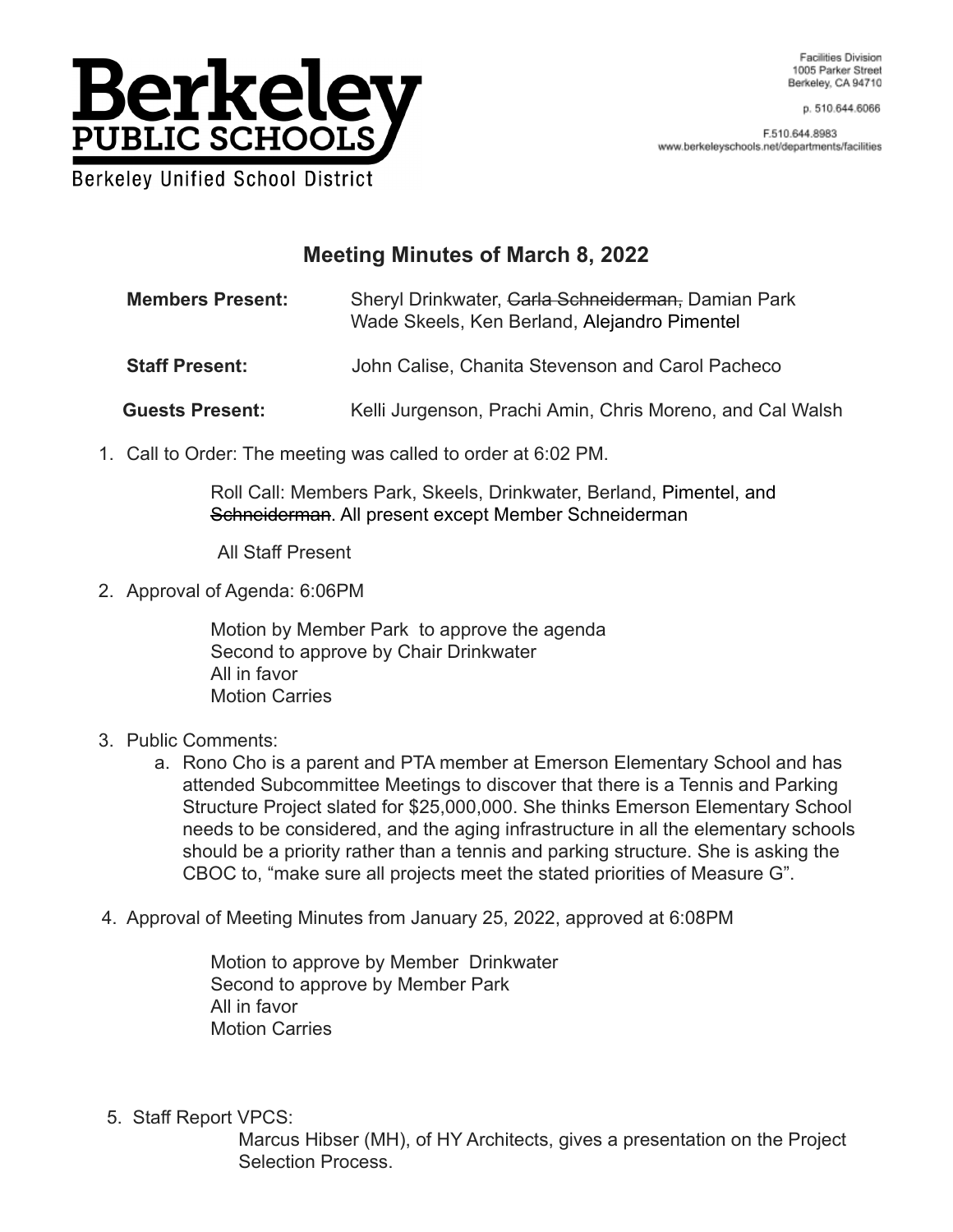Discussion and Committee Comments:

- a. Member Skeels (WS) has a question about how the funding gets allocated and if each project gets specific bond money set aside for specific programs, can the District elaborate on that? Executive Director Calise (ED Calise) responds, "in the planning sheets there are actually allocations," buckets", for projects that were promised to the community. There are projects that were on that list that MH just shared with members, there's money allocated for CTE for every two years in each issuance, and that money is allocated in order for CTE to receive matching grants. There's also money for technology every couple of years. The IT tranche is sold on a shorter trenche so they fit into a different tax value for the community." WS is asking more generally if when the Bond was created did the District get together and decide at that time what projects would get funded? ED Calise replies, "the list of projects was created by the Superintendent's Advisory Committee which started in 2018 and worked all the way through early 2019 to give to the Board to use to create the project list and on this list there were projects called Marque Projects which were highlighted to the community to sell the bond."
- b. Member Park (DP) would like to know, "did the plumbing and the paint come up in the community outreach for Emerson?" ED Calise responds, "it did, and that is why on the project sheet there is money allocated for Emerson infrastructure. It's coming down the road."
- c. DP would like MH to speak more to the term "equity". MH notes that it is difficult to quantify and define equity - "it basically comes down to making sure you have equivalent facilities to support the students at each campus. Making sure we are bringing facilities to the same standards across the board to the best of our ability with the funds available."
- d. Member Pimintel (AP) has a question regarding the stakeholder engagement process and the public outreach. MH highlighted the combination of meetings held throughout with District staff and their departments as well as the individual campuses. MH continues, "When we went to each campus and asked the principal to set up a committee with various stakeholders including students, they held a 90 minute meeting where they asked various questions about what they loved and what they hated about their individual schools. We took detailed notes at these meetings and incorporated them into the final assessments."
- e. Member Berland (KB) interjects that he would like to go on the record by saying, "in my opinion the Little Theater for ninety million is too high of a price tag". ED Calise points out that the price tag is actually several different wings. "A huge problem with safety and seismic, the stagebox is ancillary and needs to be done", continued ED Calise. Chair Drinkwater (SD) interjects that she had, "attended the community outreach for BCT with HY Architects and it is a complicated project made even more difficult because of its historic status."
- f. DP would like to ask MH if they, "start the community off with a blank slate or do they give the community an idea of what is possibly needed or could be done?" MH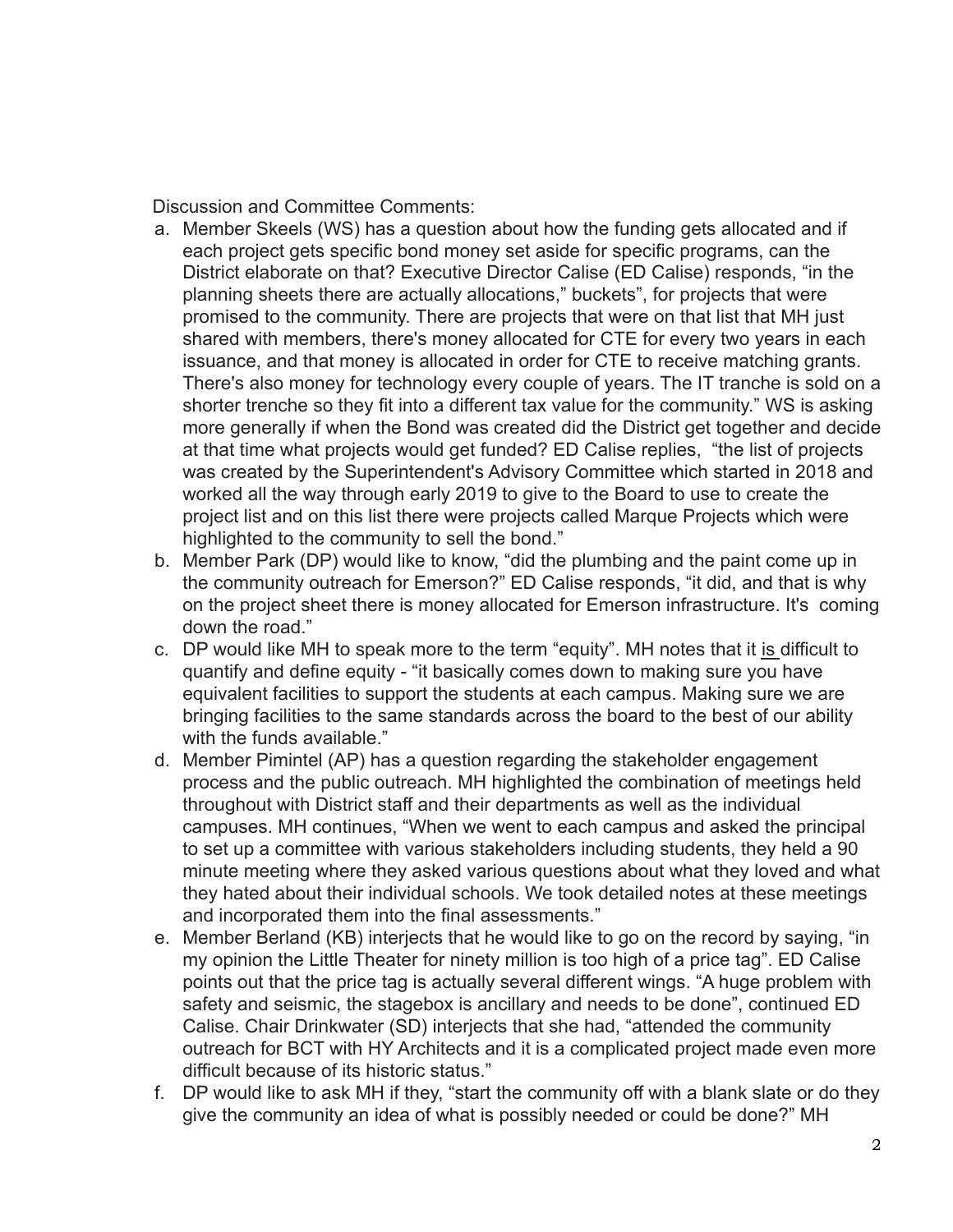replies, "Indeed it is more of a what do you love and what do you hate type of discussion. The idea of what is working and what should not be replaced was more of a starting point. Don't try to control the outcome but help to guide the exploratory outcomes of these meetings. All the while being careful not to promise everything would be doable, but wanting to discover needs and deficiencies". DP wonders if a blank slate approach might not be the best way to get better community engagement. He recommends "a more tailored approach in the future".

- g. WS asks, "has about \$170 million already been allocated?" ED Calise clarifies that all of the \$380 million has been allocated.
- h. Kelli Jurgenson (KJ) recommends an Agenda item to be noted to go into more financial detail of how the projects get funded and money is allocated specifically. WS agrees it sounds like an agenda item for the next meeting or the time after.
- i. KB asks if there was CBOC input in this process. ED Calise replies, "no, because the CBOC purview is to review financial audits and report to the public". SD points out that as members of the public they were invited to attend site visits and she did attend especially to BHS meetings because she had a high school student at that time. ED Calise points out there were former CBOC members who are active in the community who did attend many meetings.
- j. Chanita Stevens (CS) points out that B-Tech is on Measure I.

Staff report VPCS:

- a. KJ gives an update on the Change Order Log i. No changes noted at this time.
- 6. Discussion: Guidelines
	- a. DP gives a presentation regarding the guidelines and the BY-Laws. He believes they have clarified everything that was in dispute, and "the only problem is section eighteen, setting the agenda". As an independent committee they should be fully independent and create their own agenda. "As an independent committee we should be able to answer yes to all the questions," on a checklist presented here.
	- b. DP then suggests a way to move forward with section eighteen, "to make sure we can create an agenda and give the District enough leeway and, we should be able to set the agenda to be fully independent". KB agrees with the importance of setting an agenda. He would support moving forward with section eighteen as it is written, to rely on the District for help as needed. WS appreciates the effort put forth by DP and also agrees with the importance of being independent with the ability to set their own agenda. However, "personally I'm okay with how the agenda has been created in the past" he said. He does feel that, "everyone has been able to add items to the agenda in the past and it hasn't been a problem", for him. He also thinks the CBOC has more responsibility than just to look over audits. WS states, "there is an oversight obligation and independence is a big part of that." AP agrees with WS and wants to know why DP feels the agenda process needs to change. KB thinks it's about timing and the ability to review sooner than later and that the CBOC can bring some of their views to the District and to the community, voters, and stakeholders. Then they could get a handle on things earlier than later. To, "get out in front of projects before they even become projects" states KB. SD wants to interject that, "getting items on to the agenda has never been a problem" and she doesn't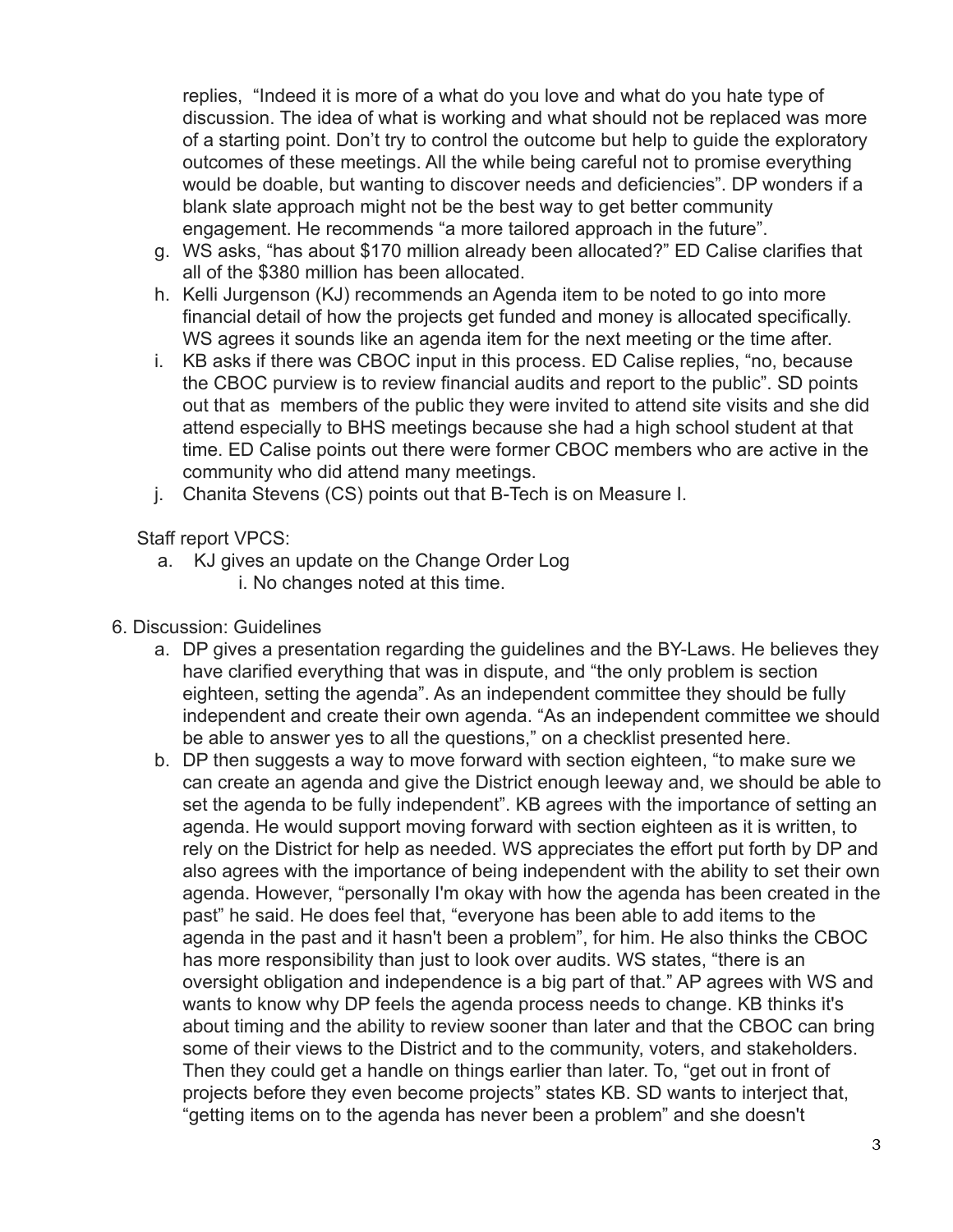understand where all the independence concern comes from, once she was able to look over DP guidelines she realizes he wants to bring "his agenda" to the committee. She doesn't think CBOC should be a venue to bring each member's own agenda. DP states, "as an independent committee it should be up to the members to create whatever agenda they may like, including what projects would be coming." DP and KB worked on a document that perhaps had some inaccuracies and ED Calise did not want that document or discussion put on the agenda as such. DP doesn't think having accuracy is an issue. KJ wants to clarify that she and ED Calise both told DP that they were happy to add it to the agenda for next time, once they had had an opportunity to discuss the inaccuracies with DP and correct them before they went on the record and were not accurate. "Happy to agendize for you once we have met with you to correct the inaccuracies in your document." ED Calise states, "we should not knowingly add to an agenda something that has inaccuracies." AP is not opposed to a new agenda process, but does not think there is a problem as it is now. WS believes if a line is added just below the last line of the guidelines as it applies to the agenda, there should be language that co-created the process with aid from the District. He would like to, "find some common ground."

- c. DP will tweak the language to reflect what the committee suggested and vote on it at the next meeting.
- d. DP speaks to the Guidelines he is suggesting would be what the CBOC would adopt in accordance with the Ed Code and Brown Act. A document that is helpful to the committee with what they are tasked with as CBOC members. KB would like to adopt these Guidelines and put it to a vote at the next meeting.
- e. Question for next time is whether or not adopting these Guidelines is legal or not.
- 7. Agenda Process:
	- a. KJ gives a review of the Agenda Making Process for the upcoming April 19th meeting;

i. On April 1st, the draft agenda is sent to the committee and they will have one week to submit agenda recommendations, which will be due on April 8th. This gives staff one week to do due diligence and get the necessary documents together. The final agenda will be posted and disseminated on April 15th.

8. Executive Director Calise would like to thank Chair Drinkwater for her service, as this is her last meeting with the CBOC.

9. Action: Approval of the resolution to meet remotely 3/19/22 - 4/22/22

Motion to approve by Member Berland Second by Chair Drinkwater Roll Call Vote: Member Park votes no Member Skeels votes no Member Pimentel votes no Chair Drinkwater abstains Member Berland votes no